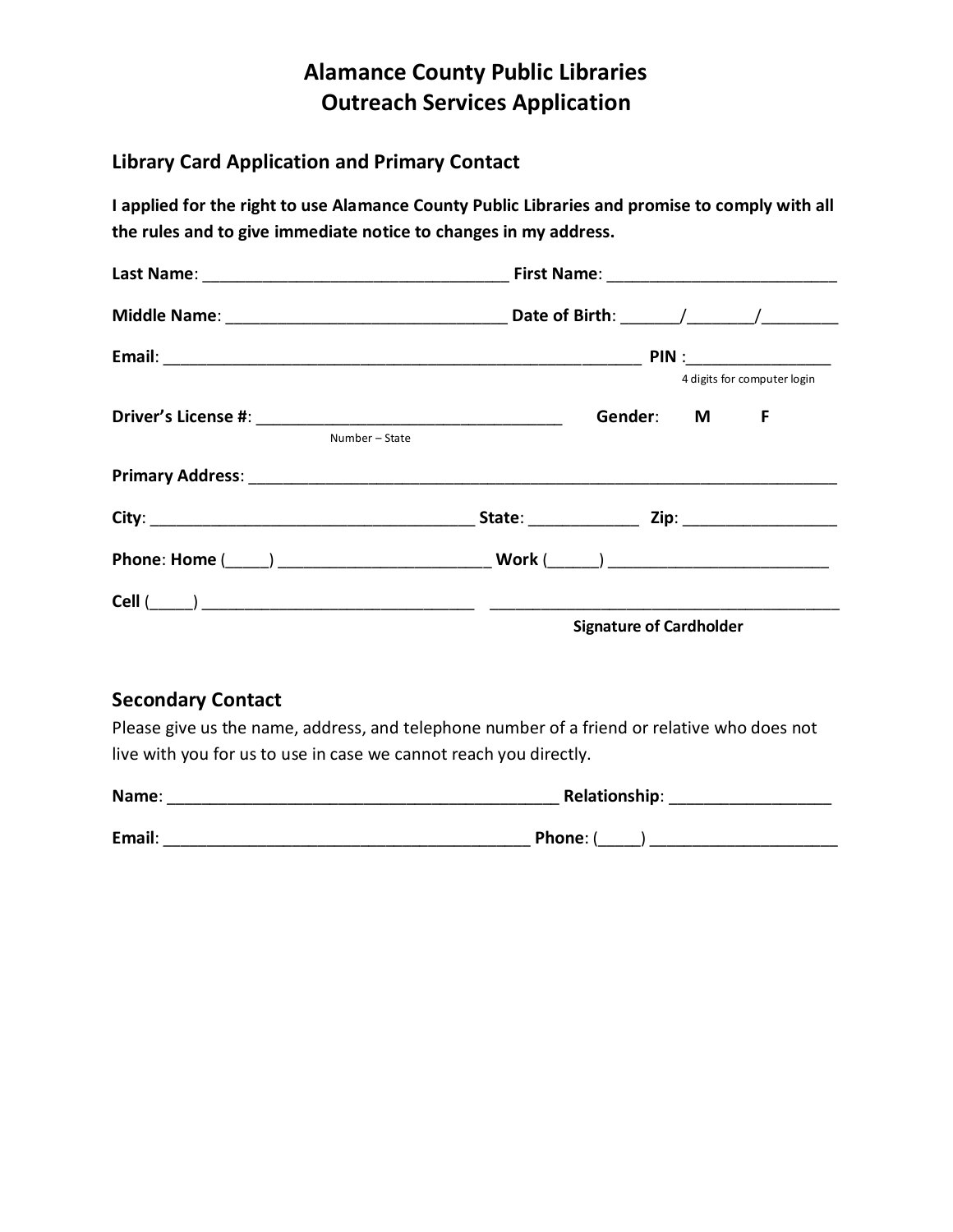## **Eligibility Criteria: Check one (1)**

- □ No transportation □ Chronic Illness
- □ Physical disability □ Visual Impairment
- 

- 
- □ Caregiver □ Convalescing. How long? △ □ Convalescing. How long?
- □ Other. Please explain: \_\_\_\_\_\_\_\_\_\_\_\_\_\_\_\_\_\_\_\_\_\_\_\_\_\_\_\_\_\_\_\_\_\_\_\_\_\_\_\_

# **Service Plan: Check one (1)**

- □ **Request Only**: Send only the library materials that I request by title.
- □ **Readers' Advisory**: Send your selections for me AND my title requests.

## **Approximate Number of Items Desired each month**: \_\_\_\_\_\_\_\_\_\_\_\_\_\_

### **Special Instructions: Check and complete ALL that apply to you.**

- □ I read only Large Print.
- $\Box$  I prefer Large Print but will accept regular print to fill my title requests.
- □ I read Regular Print.
- □ I can't hold heavy books. Don't send books over \_\_\_\_\_\_\_ pages long.
- $\square$  I am certified for ACPL Books-by-Mail (certification required).
- $\Box$  I am registered with NC Library for the Blind.
- □ Audio Books only.

### **Profile: Check your favorites below.**

- $\square$  Christian Fiction (indicate types; □ Religious- non-fiction
- romance, historical, mystery, etc.)
- 
- □ Mystery, Amateur Sleuth □ Psychology and Mental Health
- □ Mystery, Police Procedural □ Philosophy
- 
- 
- □ Thriller, Psychological □ True Crime
- 
- 
- □ Adventure/Suspense □ Computer Topics:
- 
- □ Mystery, Private Detective □ Politics and Current Events
- $\Box$  Thriller, Political/Spy  $\Box$  Personal Finance and Business
	-
- □ Thriller, Legal □ Nature and Animals (Pets)
- □ Thriller, Medical □ □ Science and Technology
	-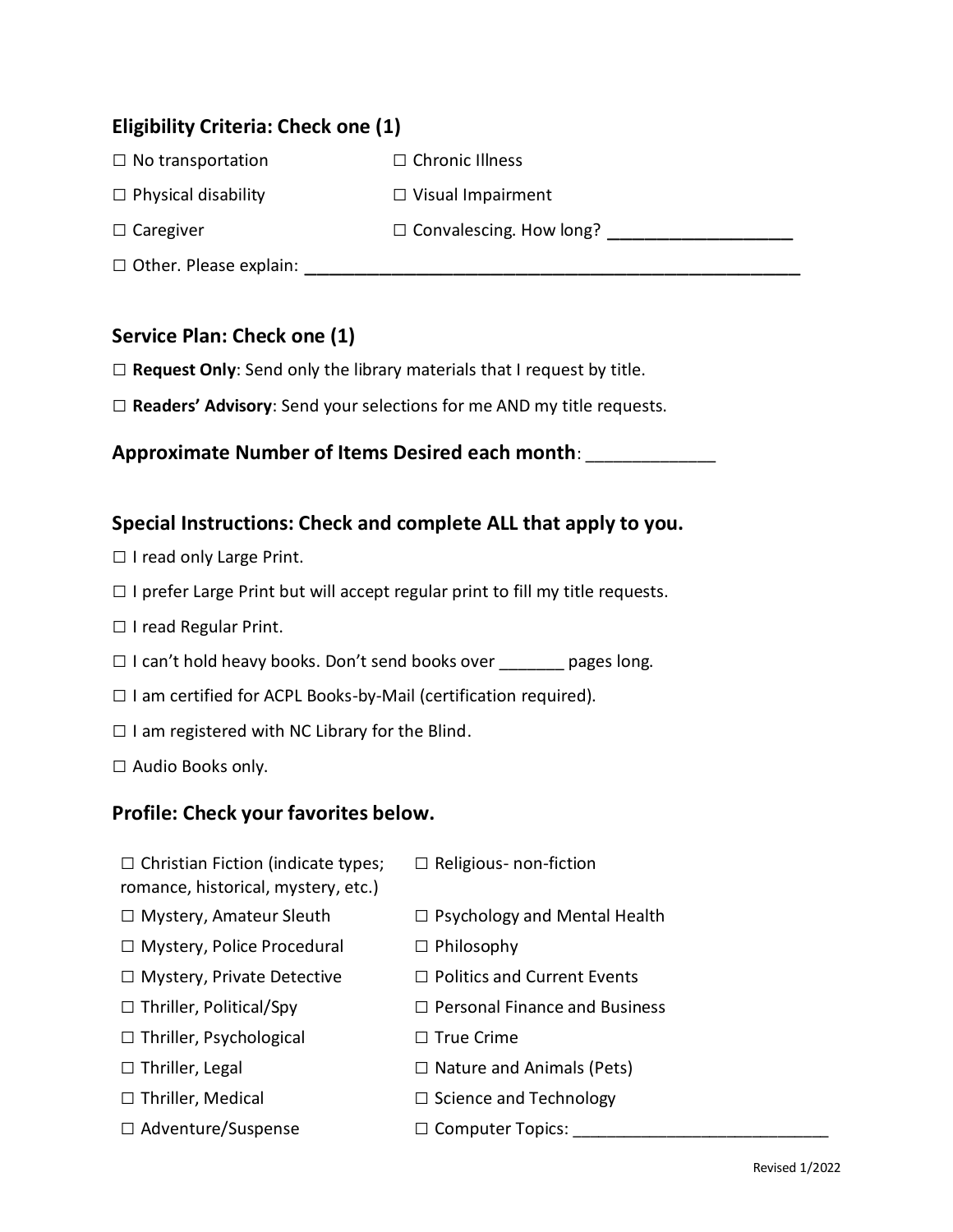| $\Box$ Romance, Contemporary                                 |                                                       |  |
|--------------------------------------------------------------|-------------------------------------------------------|--|
| □ Romance, Historical                                        |                                                       |  |
| $\Box$ Romance, Suspense                                     |                                                       |  |
| $\Box$ Romance, Light                                        |                                                       |  |
| $\Box$ Romance, Regency (1811-20)                            |                                                       |  |
| □ Romance, Gothic                                            | $\Box$ Humor                                          |  |
| $\Box$ Urban Fiction                                         | $\Box$ Poetry and Plays                               |  |
| □ Family Saga, Contemporary                                  | $\Box$ Travel and Geography                           |  |
| $\Box$ Family Saga, Historical                               | $\Box$ Biography, Political                           |  |
| $\Box$ Classics                                              | $\Box$ Biography, Theatrical                          |  |
| □ Literary/Award Winners                                     | $\Box$ Biography, Sports                              |  |
| $\Box$ Historical Fiction                                    | $\Box$ Other Interests: $\Box$                        |  |
| $\Box$ Westerns                                              |                                                       |  |
| $\Box$ Science Fiction                                       |                                                       |  |
| $\Box$ Occult/Horror                                         |                                                       |  |
|                                                              |                                                       |  |
| $\Box$ Favorite Magazines:                                   | <u> 1980 - Jan Barbarat, martin amerikan basar da</u> |  |
|                                                              |                                                       |  |
|                                                              |                                                       |  |
| $\Box$ Favorite types of Music: (patron will need cd player) |                                                       |  |
| $\Box$ Movies (DVD format and blu-ray) :                     |                                                       |  |
| $\Box$ Dislikes :                                            |                                                       |  |

\_\_\_\_\_\_\_\_\_\_\_\_\_\_\_\_\_\_\_\_\_\_\_\_\_\_\_\_\_\_\_\_\_\_\_\_\_\_\_\_\_\_\_\_\_\_\_\_\_\_\_\_\_\_\_\_\_